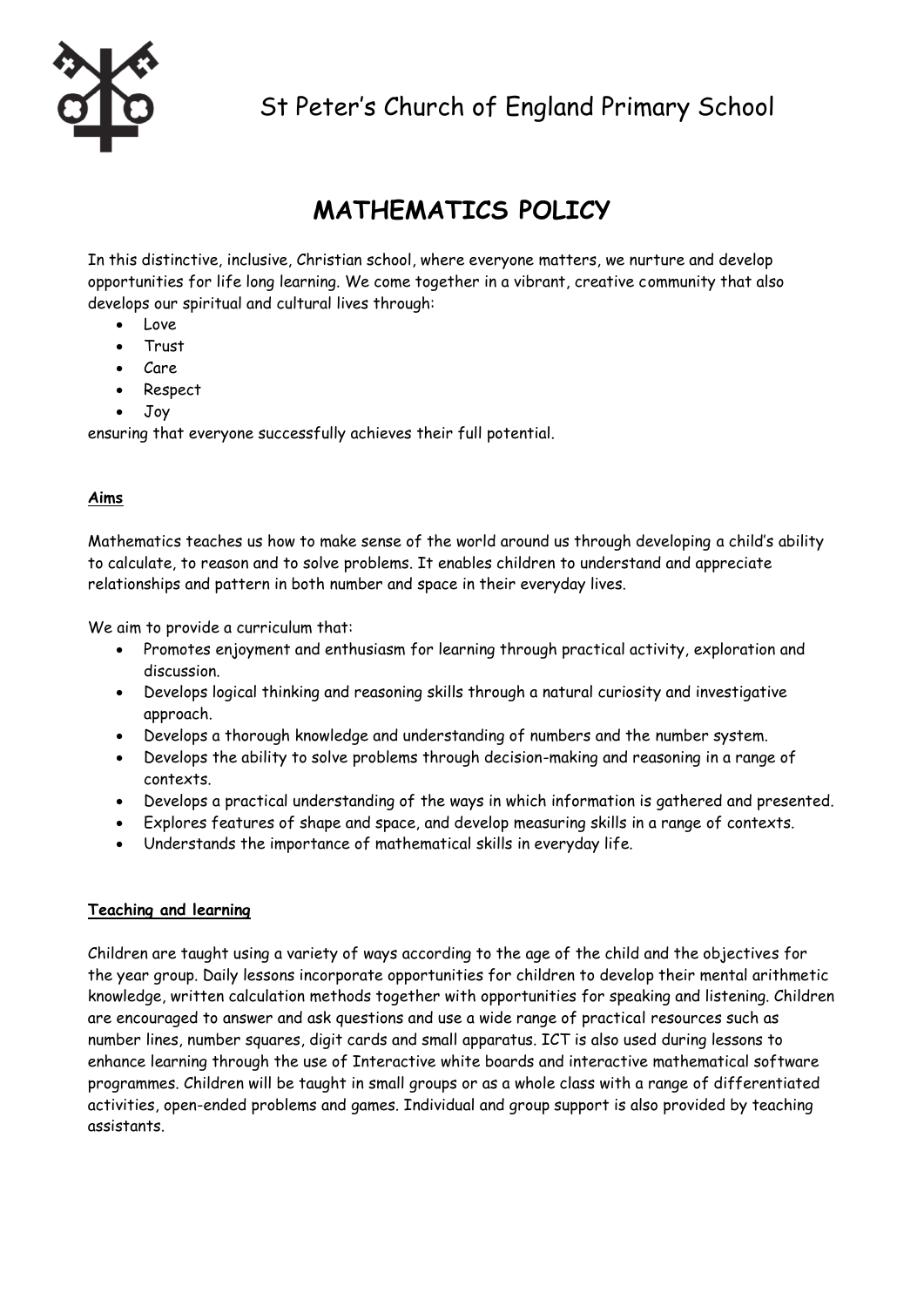## **Mathematics curriculum planning**

Mathematics is a core subject in the National Curriculum. The new draft Framework for Mathematics provides detailed information of what skills and strategies needs to be taught together with details of the key objectives for each year.

We carry out our curriculum planning in Mathematics in two phases (long-term and short term). The long term planning give details of the main teaching objectives for each term.

The class teacher is responsible for writing the weekly and daily plans for lessons (short-term plans). These plans list the specific learning objective of each lesson and give details of how the lesson will be taught, including information about differentiation and resourcing.

The class teacher keeps these plans and s/he and the Maths subject leader discuss them on an informal basis. In addition the senior team look at examples of Mathematics planning and completes a scrutiny of children's books on a regular basis.

## **Early Years Foundation Stage**

Teachers of Reception children plan following the requirements of the 'Early Years Foundation Stage; Mathematics. Children are given ample opportunity to develop their understanding of number, measurement, pattern, shape and space through varied activities including stories, songs, games and imaginative play, that allow them to enjoy, explore, practise and talk confidently about mathematics. During the foundation stage year, reception teachers aim to draw the elements of a daily mathematics lesson together so that by the time the children move into Year 1 they are more familiar with this delivery.

# **Inclusion**

At our school we teach Mathematics to all children, whatever their ability. Mathematics forms part of the school curriculum policy to provide a broad and balanced education to all children. Through our Maths teaching we provide learning opportunities that enable all pupils to make progress. We do this by setting suitable learning challenges and responding to each child's different needs. Assessment against the National Curriculum allows us to consider each child's attainment and progress against expected levels. Teachers use continual assessment to inform future planning and targets. Opportunities are found for more able children to extend their understanding. Intervention programmes will be used with children who are finding it more difficult to access the Maths curriculum where appropriate.

# **Interventions**

Children with special education needs and disabilities are taught within the daily mathematics lesson and are encouraged to take part. Children's IEP's take into account the targets set for individual children and teachers keep these objectives in mind when planning work. Teaching assistants provide further support for groups or individual children and work collaboratively with the class teacher. Teachers' plans not only provide activities to support children who find mathematics challenging but also appropriate challenges for children who are high achievers in mathematics.

# **Assessment, Recording and Reporting**

We assess children's work in mathematics regularly and use this to adjust our daily plans. These short-term assessments are closely matched to the teaching objectives.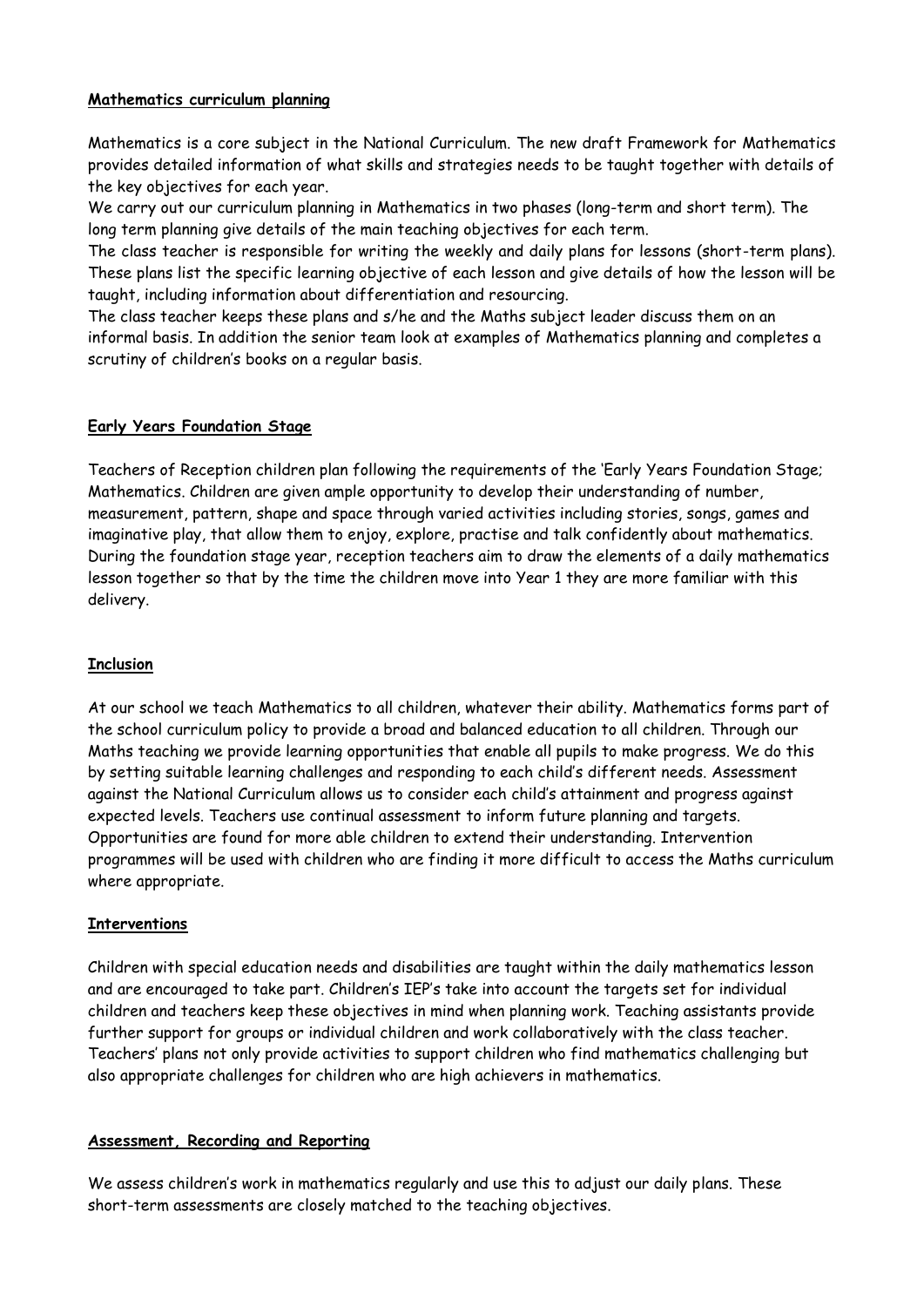We make medium term assessments to measure progress against key objectives and use this to inform future planning. Individual target cards are reviewed and shared with the children and parents. We use national tests for children in year 2 and 6, and optional SAT's at the end of year 3, 4 and 5. Foundation stage children are assessed against the foundation stage profile.

Parents are informed of children's progress in mathematics through:

- Informal discussions
- Target cards
- Parental consultation evenings
- Annual and mid-year report

#### **Homework**

We provide parents and carers with opportunities to support their children's learning at home. Homework activities are sent home on a regular basis to reinforce concepts taught in school and then returned to school for assessment.

#### **Contributions of mathematics to teaching in other curriculum areas**

## **English**

Mathematics actively promotes the skills of reading, writing, speaking and listening. For example we encourage children to read and interpret problems in order to identify the mathematics involved. The children explain and present their work to others during plenary sessions. They encounter mathematical vocabulary, graphs and charts when using non-fiction texts. Younger children enjoy stories and rhyme that rely on counting and sequencing.

#### **Information and Communication Technology (ICT)**

Children use and apply mathematics in a variety of ways when solving problems using ICT. Younger children use ICT to communicate results with appropriate mathematical symbols. Older children use ICT to produce graphs and tables when explaining their results or when creating repeated patterns, such as tessellation. When working on control, children use standard and non-standard measures for distance and angle. They use simulations to identify patterns and relationships. All children play games to reinforce mathematical concepts.

#### **Personal, health and social education and citizenship**

The work that children do outside their normal lessons encourages independent study and helps them to become increasingly responsible for their own learning. The planned activities that children do within the classroom encourage them to work together and respect each other's views. We present children with real-life situations in their problem solving and money work.

#### **Spiritual, moral, social and cultural development**

The teaching of mathematics supports the social development of our children through the way we expect them to work with each other in lessons. We often group children so that they can work together and we give them a chance to discuss their ideas and results.

# **Equal Opportunities and Special Educational Needs**

The mathematics curriculum should be delivered in a flexible way, which gives equal access to all children regardless of gender, race or ability. Teachers provide differentiated learning opportunities matched to the needs of children. Children with special educational needs in mathematics have specific